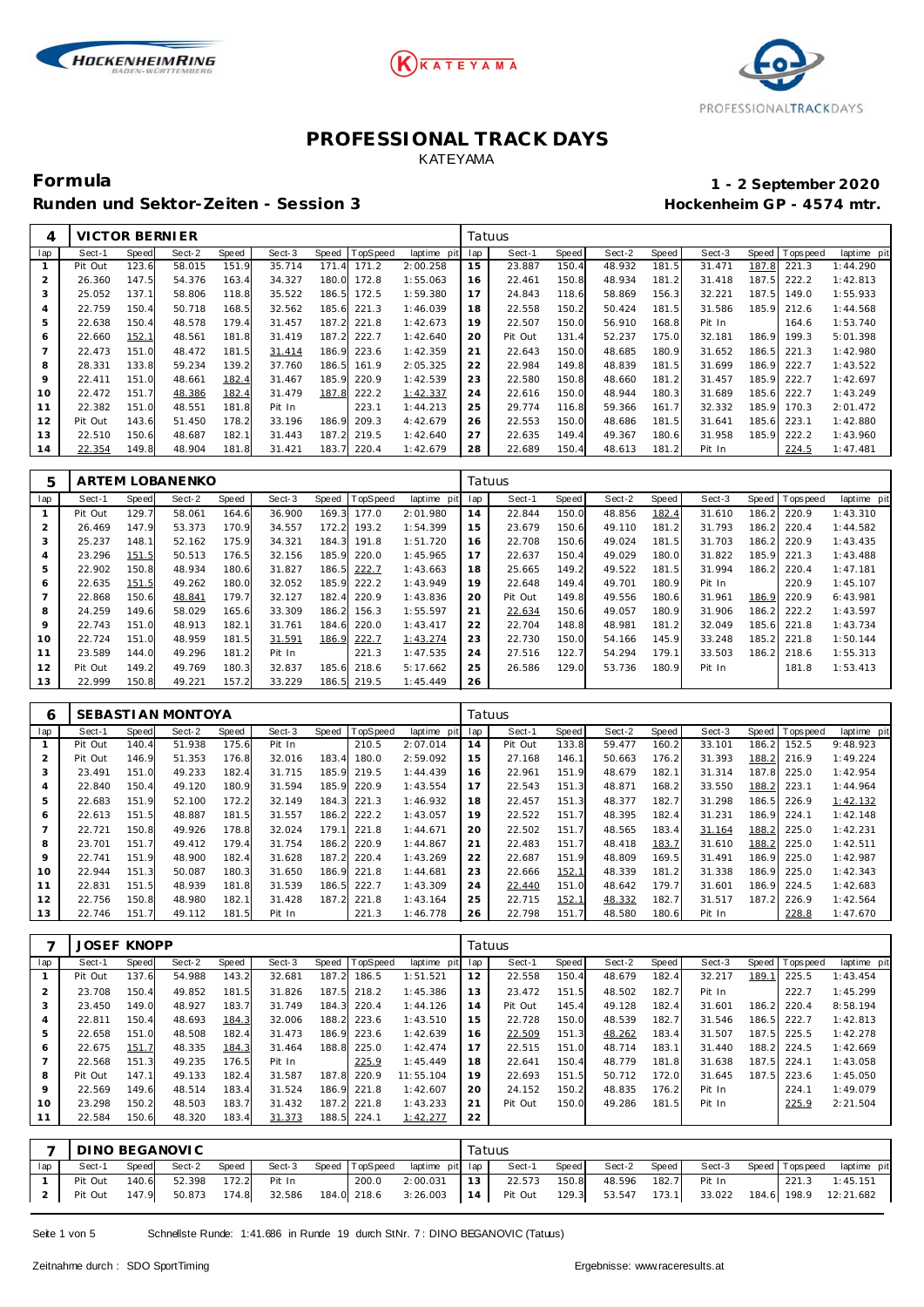





### Runden und Sektor-Zeiten - Session 3 **Bester auch and Sektor-Zeiten - Session 3 Hockenheim GP** - 4574 mtr.

## **Formula 1 - 2 September 2020**

|    | 23.806 | 149.0 | 49.211 | 182.1 | 32.049 | 184.9 219.5 | 1:45.066 | 15 | 25.127 | 150.2 | 52.440 | 124.7 | 35.353 |       | 182.7 214.7 | 1:52.920 |
|----|--------|-------|--------|-------|--------|-------------|----------|----|--------|-------|--------|-------|--------|-------|-------------|----------|
|    | 22.721 | 150.6 | 48.697 | 179.1 | 31.734 | 184.6 220.0 | 1:43.152 | 16 | 23.678 | 146.1 | 52.318 | 176.2 | 31.632 | 187.5 | 198.2       | 1:47.628 |
|    | 22.693 | 151.3 | 48.376 | 182.1 | 31.594 | 185.2 221.8 | 1:42.663 |    | 22.531 | 150.2 | 48.529 | 183.1 | 31.278 |       | 188.2 221.8 | 1:42.338 |
|    | 22.587 | 149.4 | 48.785 | 180.0 | 31.464 | 185.9 222.2 | 1:42.836 | 18 | 22.396 | 151.5 | 48.307 | 183.1 | 31.221 | 188.8 | 224.1       | 1:41.924 |
|    | 23.060 | 150.6 | 48.503 | 182.1 | 32.793 | 186.5 221.3 | 1:44.356 | 19 | 22.246 | 151.7 | 48.198 | 183.1 | 31.242 | 188.8 | 224.1       | 1:41.686 |
| 8  | 22.620 | 150.6 | 48.634 | 183.4 | 31.643 | 185.9 220.0 | 1:42.897 | 20 | 22.265 | 151.3 | 48.188 | 183.1 | 32.938 |       | 176.8 223.6 | 1:43.391 |
|    | 22.595 | 150.6 | 48.571 | 182.7 | 31.699 | 186.5 222.2 | 1:42.865 | 21 | 24.139 | 149.0 | 48.975 | 177.6 | 32.713 | 186.2 | 223.1       | 1:45.827 |
| 10 | 22.540 | 149.6 | 49.918 | 172.8 | 34.313 | 186.9 223.6 | 1:46.771 | 22 | 22.513 | 151.3 | 50.631 | 172.2 | 32.431 | 186.5 | 223.6       | 1:45.575 |
|    | 22.639 | 150.8 | 48.418 | 182.1 | 31.562 | 186.5 220.9 | 1:42.619 | 23 | 22.574 | 150.4 | 48.455 | 181.5 | Pit In |       | 223.6       | 1:49.799 |
| 12 | 22.952 | 150.0 | 48.720 | 181.2 | 31.678 | 186.5 221.3 | 1:43.350 | 24 |        |       |        |       |        |       |             |          |

| 17  | JONNY EDGAR |       |          |       |        |       |          |             | Tatuus |         |       |        |       |        |       |                   |             |
|-----|-------------|-------|----------|-------|--------|-------|----------|-------------|--------|---------|-------|--------|-------|--------|-------|-------------------|-------------|
| lap | Sect-1      | Speed | Sect-2   | Speed | Sect-3 | Speed | TopSpeed | laptime pit | lap    | Sect-1  | Speed | Sect-2 | Speed | Sect-3 |       | Speed   Tops peed | laptime pit |
|     | Pit Out     | 137.8 | 59.526   | 149.4 | Pit In |       | 148.6    | 2:14.001    | 14     | 22.564  | 151.0 | 48.366 | 182.4 | 31.667 | 186.2 | 222.2             | 1:42.597    |
| 2   | Pit Out     | 145.7 | 55.719   | 158.1 | 34.038 | 158.8 | 161.2    | 3:27.928    | 15     | 22.459  | 150.4 | 49.591 | 183.4 | Pit In |       | 219.1             | 1:45.786    |
| 3   | 26.327      | 166.4 | 55.421   | 133.7 | 33.549 |       |          | 1:55.297    | 16     | Pit Out | 132.0 | 58.451 | 161.2 | 36.490 | 162.7 | 158.6             | 4:50.911    |
| 4   |             |       |          |       | 32.090 |       |          | 1:43.626    | 17     | 26.261  | 147.1 | 56.248 | 162.7 | 34.823 | 156.7 | 157.0             | 1:57.332    |
| 5   |             |       |          |       |        |       |          | 1:43.132    | 18     | 26.229  | 152.1 | 54.597 | 179.7 | 31.857 | 187.8 | 159.5             | 1:52.683    |
| 6   |             |       |          |       |        |       |          | 1:42.981    | 19     | 22.618  | 152.3 | 48.469 | 182.7 | 31.658 | 188.2 | 225.5             | 1:42.745    |
|     |             |       |          |       |        |       |          | 1:42.935    | 20     | 22.426  | 152.1 | 48.079 | 183.4 | 31.526 | 188.5 | 225.9             | 1:42.031    |
| 8   |             |       |          |       |        |       |          | 1:43.710    | 21     | 22.464  | 151.3 | 48.043 | 184.0 | 31.560 | 187.2 | 226.4             | 1:42.067    |
| 9   | 6:17.563    | 135.7 | 1:00.271 | 151.0 | 35.994 | 158.6 | 153.8    | 7:53.828    | 22     | 22.463  | 151.9 | 49.201 | 182.1 | 31.483 | 188.2 | 226.9             | 1:43.147    |
| 10  | 26.389      | 146.9 | 56.870   | 162.4 | 36.323 | 157.9 | 165.1    | 1:59.582    | 23     | 22.427  | 152.3 | 48.115 | 183.7 | 31.485 | 187.2 | 226.4             | 1:42.027    |
| 11  | 25.723      | 150.4 | 55.621   | 159.5 | 32.523 | 186.2 | 157.7    | 1:53.867    | 24     | 22.453  | 151.5 | 47.928 | 184.0 | 31.415 | 186.2 | 226.4             | 1:41.796    |
| 12  | 22.911      | 150.8 | 48.568   | 182.4 | 31.976 | 186.9 | 221.8    | 1:43.455    | 25     | 22.456  | 151.9 | 48.107 | 184.3 | 31.378 | 186.5 | 223.1             | 1:41.941    |
| 13  | 22.632      | 150.6 | 48.408   | 182.1 | 31.775 | 185.9 | 222.2    | 1:42.815    | 26     |         |       |        |       |        |       |                   |             |

| 23  | ERIK ZUNIGA |       |          |       |        |       |          |             | Tatuus |        |       |        |       |        |       |                 |             |
|-----|-------------|-------|----------|-------|--------|-------|----------|-------------|--------|--------|-------|--------|-------|--------|-------|-----------------|-------------|
| lap | Sect-1      | Speed | Sect-2   | Speed | Sect-3 | Speed | TopSpeed | laptime pit | lap    | Sect-1 | Speed | Sect-2 | Speed | Sect-3 |       | Speed Tops peed | laptime pit |
|     | Pit Out     | 108.3 | 1:04.337 | 161.9 | 37.387 | 142.5 | 123.1    | 2:13.588    | 13     | 26.878 | 144.4 | 55.240 | 166.2 | 35.366 | 170.1 | 182.4           | 1:57.484    |
| 2   | 26.610      | 134.0 | 52.800   | 174.8 | 33.277 | 184.9 | 195.3    | 1:52.687    | 14     | 29.688 | 121.3 | 57.714 | 150.2 | 33.653 | 187.8 | 164.4           | 2:01.055    |
| 3   | 23.772      | 151.0 | 48.962   | 182.7 | 32.629 | 185.2 | 222.7    | 1:45.363    | 15     | 23.042 | 150.6 | 50.226 | 181.5 | 32.128 | 187.2 | 209.7           | 1:45.396    |
| 4   | 23.220      | 150.8 | 48.848   | 181.8 | 32.329 | 185.9 | 225.0    | 1:44.397    | 16     | 22.700 | 151.3 | 53.531 | 182.1 | 33.209 | 187.2 | 169.3           | 1:49.440    |
| 5   | 22.924      | 150.2 | 48.608   | 182.4 | 32.173 | 184.0 | 223.6    | 1:43.705    | 17     | 22.730 | 151.5 | 52.908 | 121.9 | 33.488 | 186.2 | 217.7           | 1:49.126    |
| 6   | 22.841      | 150.4 | 48.692   | 180.0 | 32.661 | 185.9 | 225.9    | 1:44.194    | 18     | 23.059 | 124.1 | 55.999 | 176.2 | 32.430 | 185.6 | 199.6           | 1:51.488    |
| 7   | 22.807      | 149.4 | 48.879   | 181.5 | 32.015 | 185.9 | 225.0    | 1:43.701    | 19     | 22.604 | 150.2 | 48.334 | 182.7 | 32.288 | 182.1 | 225.5           | 1:43.226    |
| 8   | 22.759      | 149.0 | 49.411   | 177.9 | 32.134 | 185.9 | 223.1    | 1:44.304    | 20     | 22.940 | 149.8 | 48.425 | 182.7 | 31.774 | 187.5 | 224.5           | 1:43.139    |
| 9   | 22.531      | 150.0 | 48.562   | 183.1 | 31.848 | 186.5 | 222.7    | 1:42.941    | 21     | 22.546 | 151.3 | 48.497 | 180.0 | 31.718 | 187.2 | 224.5           | 1:42.761    |
| 10  | 22.536      | 150.8 | 48.635   | 180.9 | 32.125 | 185.9 | 223.6    | 1:43.296    | 22     | 22.480 | 151.0 | 48.459 | 182.1 | 31.809 | 187.5 | 225.0           | 1:42.748    |
| 11  | 22.881      | 151.0 | 52.218   | 135.8 | Pit In |       | 223.1    | 1:55.209    | 23     | 27.907 | 125.6 | 58.564 | 155.4 | Pit In |       | 179.1           | 2:07.305    |
| 12  | Pit Out     | 115.1 | 1:03.345 | 167.4 | 35.465 | 178.8 | 132.2    | 9:28.568    | 24     |        |       |        |       |        |       |                 |             |

| 29  |         |       | JOSHUA DÜRKSEN |       |        |       |                |                |     | Tatuus  |       |          |       |        |       |                |             |
|-----|---------|-------|----------------|-------|--------|-------|----------------|----------------|-----|---------|-------|----------|-------|--------|-------|----------------|-------------|
| lap | Sect-1  | Speed | Sect-2         | Speed | Sect-3 |       | Speed TopSpeed | laptime<br>pit | lap | Sect-1  | Speed | Sect-2   | Speed | Sect-3 |       | Speed Topspeed | laptime pit |
|     | Pit Out | 143.6 | 55.511         | 147.1 | 32.823 | 183.1 | 178.8          | 1:52.507       | 11  | 22.361  | 149.8 | 48.542   | 182.4 | 31.240 | 187.8 | 221.8          | 1:42.143    |
| 2   | 22.913  | 149.8 | 50.013         | 180.9 | 31.666 | 186.9 | 209.7          | 1:44.592       | 12  | 23.143  | 150.0 | 52.536   | 176.8 | 33.436 | 188.8 | 215.6          | 1:49.115    |
| 3   | 22.627  | 149.8 | 48.224         | 182.7 | 31.342 | 187.8 | 223.6          | 1:42.193       | 13  | 22.438  | 149.0 | 48.426   | 182.1 | 31.324 | 188.2 | 222.2          | 1:42.188    |
| 4   | 22.385  | 150.2 | 48.144         | 183.4 | 31.790 | 184.6 | 227.8          | 1:42.319       | 14  | 25.285  | 118.2 | 52.455   | 180.6 | Pit In |       | 216.9          | 1:52.263    |
| 5   | 22.419  | 149.8 | 48.354         | 183.1 | 31.558 | 186.9 | 222.7          | 1:42.331       | 15  | Pit Out | 148.6 | 1:02.220 | 179.1 | 31.795 | 188.8 | 210.5          | 10:35.701   |
| 6   | 22.319  | 150.8 | 48.209         | 183.4 | 31.320 | 185.9 | 224.5          | 1:41.848       | 16  | 22.437  | 150.2 | 48.842   | 181.8 | 31.568 | 186.5 | 223.1          | 1:42.847    |
|     | 22.916  | 149.8 | 48.786         | 181.5 | Pit In |       | 224.5          | 1:46.709       | 17  | 22.432  | 150.0 | 48.462   | 182.4 | 31.283 | 187.8 | - 223.1        | 1:42.177    |
| 8   | Pit Out | 148.8 | 51.288         | 178.8 | 31.749 | 186.5 | 189.8          | 12:28.093      | 18  | 22.376  | 150.2 | 52.011   | 115.9 | 38.864 | 188.5 | 223.6          | 1:53.251    |
| 9   | 22.460  | 150.4 | 48.460         | 183.1 | 31.246 | 188.2 | 220.0          | 1:42.166       | 19  | 22.519  | 149.2 | 48.440   | 181.5 | 31.423 | 187.8 | 223.1          | 1:42.382    |
| 10  | 22.340  | 148.4 | 51.113         | 182.7 | 34.979 | 188.2 | 220.9          | 1:48.432       | 20  | 22.717  | 151.5 | 48.778   | 181.5 | Pit In |       | 223.1          | 1:46.755    |

| 46             |         | <b>GABRIELE MINI</b> |        |       |        |       |                 |             | Tatuus |         |       |          |       |        |       |                 |             |
|----------------|---------|----------------------|--------|-------|--------|-------|-----------------|-------------|--------|---------|-------|----------|-------|--------|-------|-----------------|-------------|
| lap            | Sect-1  | Speed                | Sect-2 | Speed | Sect-3 | Speed | <b>TopSpeed</b> | laptime pit | lap    | Sect-1  | Speed | Sect-2   | Speed | Sect-3 | Speed | <b>Topspeed</b> | laptime pit |
|                | Pit Out | 141.2                | 57.536 | 126.9 | Pit In |       | 203.8           | 2:13.056    | 12     | 22.404  | 151.0 | 48.602   | 181.2 | Pit In |       | 222.2           | 1:44.183    |
| $\overline{2}$ | Pit Out | 143.8                | 50.003 | 180.0 | Pit In |       | 216.9           | 6:56.304    | 13     | Pit Out | 116.1 | 1:04.235 | 157.7 | 37.139 | 172.2 | 137.2           | 11:48.281   |
| 3              | Pit Out | 150.4                | 49.003 | 177.6 | 31.928 | 186.2 | 223.1           | 2:20.660    | 14     | 25.845  | 146.3 | 50.980   | 175.9 | 31.999 | 187.8 | 208.1           | 1:48.824    |
| 4              | 22.669  | 150.4                | 48.193 | 181.8 | 31.668 | 186.9 | 224.1           | 1:42.530    | 15     | 22.611  | 152.1 | 48.368   | 183.1 | 31.270 | 189.5 | 223.1           | 1:42.249    |
| 5              | 22.700  | 151.5                | 48.371 | 183.4 | 31.665 | 186.5 | 222.7           | 1:42.736    | 16     | 22.273  | 151.5 | 48.343   | 183.7 | 31.089 | 188.2 | 224.1           | 1:41.705    |
| 6              | 22.474  | 151.3                | 48.340 | 183.4 | 31.397 | 187.5 | 222.7           | 1:42.211    | 17     | 22.423  | 152.5 | 47.964   | 183.7 | 31.315 | 188.2 | 225.0           | 1:41.702    |
|                | 22.632  | 151.5                | 48.437 | 183.4 | 31.750 | 188.2 | 225.0           | 1:42.819    | 18     | 22.400  | 152.5 | 48.148   | 183.4 | 31.214 | 188.2 | 225.5           | 1:41.762    |
| 8              | 22.497  | 151.3                | 48.253 | 182.7 | 31.597 | 186.5 | 223.6           | 1:42.347    | 19     | 22.374  | 151.5 | 48.151   | 182.4 | 31.406 | 187.5 | 225.0           | 1:41.931    |
| 9              | 22.578  | 151.5                | 48.316 | 183.1 | 31.510 | 187.5 | 223.6           | 1:42.404    | 20     | 22.508  | 151.7 | 47.977   | 183.7 | 31.345 | 187.8 | 225.5           | 1:41.830    |
| 10             | 22.561  | 151.7                | 48.331 | 181.8 | 31.536 | 187.5 | 223.6           | 1:42.428    | 21     | 22.319  | 151.9 | 48.082   | 183.1 | 31.469 | 186.9 | 224.5           | 1:41.870    |
| 11             | 22.556  | 151.7                | 48.268 | 183.7 | 31.454 | 187.8 | 222.2           | 1:42.278    | 22     | 24.837  | 130.6 | 50.259   | 183.1 | Pit In |       | 217.3           | 1:50.478    |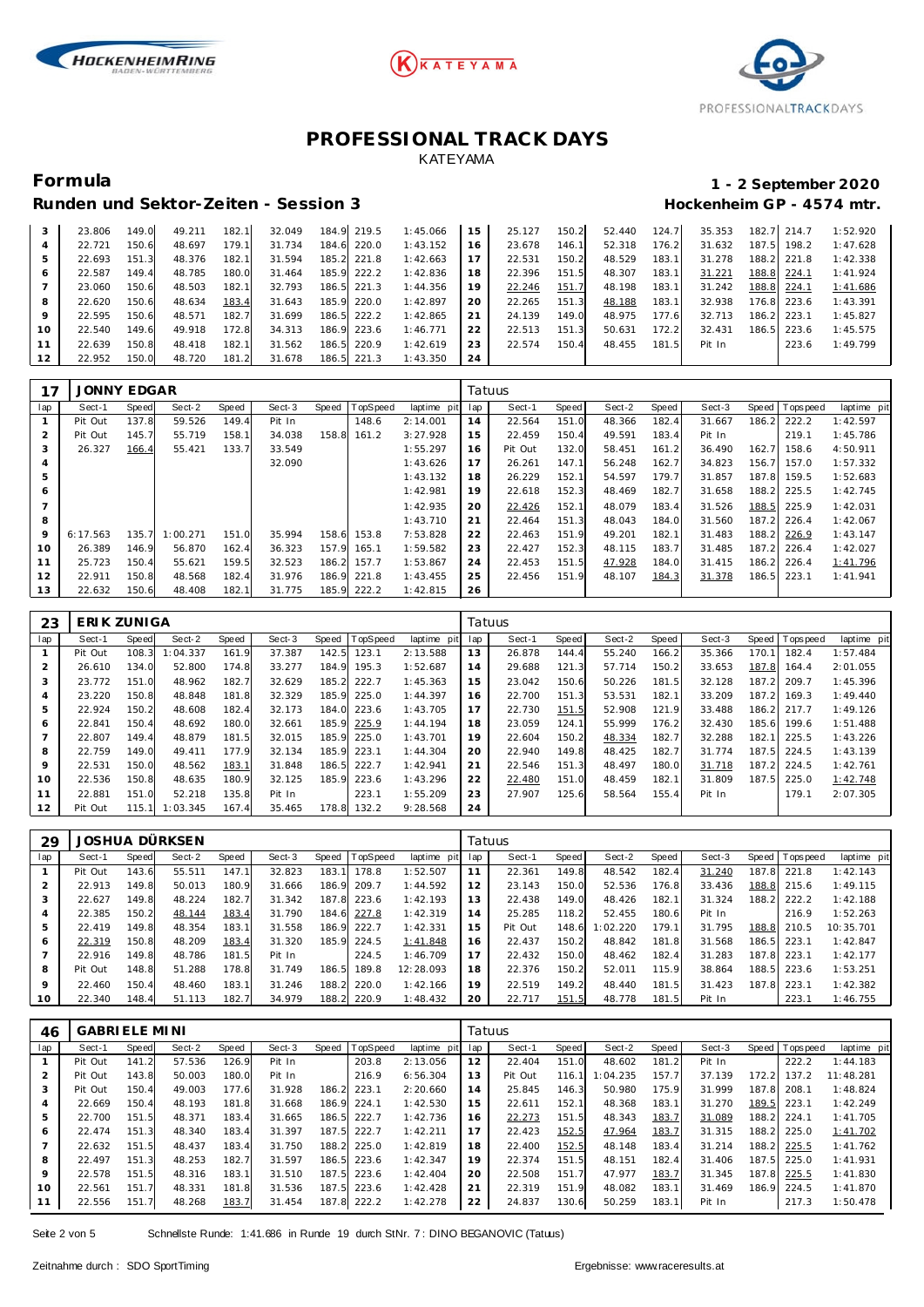





**Formula 1 - 2 September 2020**

### Runden und Sektor-Zeiten - Session 3 **Bester auch and Sektor-Zeiten - Session 3 Hockenheim GP** - 4574 mtr.

| 51  |         |       | <b>FRANCESCO PIZZI</b> |       |        |       |          |                 | Tatuus |         |       |          |       |        |       |                |             |
|-----|---------|-------|------------------------|-------|--------|-------|----------|-----------------|--------|---------|-------|----------|-------|--------|-------|----------------|-------------|
| lap | Sect-1  | Speed | Sect-2                 | Speed | Sect-3 | Speed | TopSpeed | laptime pit lap |        | Sect-1  | Speed | Sect-2   | Speed | Sect-3 |       | Speed Topspeed | laptime pit |
|     | Pit Out | 139.5 | 58.159                 | 148.1 | 37.346 | 158.6 | 182.1    | 2:01.907        | 14     | 23.346  | 149.0 | 51.486   | 178.8 | 32.866 | 188.2 | 213.0          | 1:47.698    |
| 2   | 26.075  | 148.1 | 54.802                 | 164.6 | 35.848 | 151.0 | 178.5    | 1:56.725        | 15     | 22.568  | 149.0 | 51.306   | 174.2 | Pit In |       | 220.9          | 1:51.292    |
| 3   | 25.652  | 149.8 | 58.974                 | 138.3 | 35.988 | 154.7 | 168.0    | 2:00.614        | 16     | Pit Out | 128.7 | 1:05.458 | 152.8 | 39.288 | 147.1 | 142.3          | 7:19.272    |
| 4   | 25.249  | 147.3 | 53.769                 | 141.0 | Pit In |       | 190.5    | 1:57.069        | 17     | 28.523  | 149.6 | 56.875   | 163.6 | 36.835 | 152.8 | 170.9          | 2:02.233    |
| 5   | Pit Out | 125.3 | 1:00.682               | 143.0 | 39.917 | 163.4 | 140.3    | 5:26.145        | 18     | 25.933  | 150.2 | 1:00.369 | 149.6 | 33.926 | 188.5 | 153.2          | 2:00.228    |
| 6   | 25.839  | 148.8 | 56.916                 | 165.4 | 35.019 | 149.8 | 161.7    | 1:57.774        | 19     | 22.374  | 150.2 | 48.447   | 184.0 | 31.559 | 187.2 | 224.1          | 1:42.380    |
|     | 25.942  | 149.8 | 56.176                 | 173.1 | 33.663 | 185.2 | 170.3    | 1:55.781        | 20     | 22.288  | 150.8 | 48.238   | 183.7 | 31.548 | 188.5 | 224.5          | 1:42.074    |
| 8   | 22.837  | 148.8 | 48.854                 | 182.1 | 31.908 | 185.6 | 220.9    | 1:43.599        | 21     | 22.327  | 150.4 | 48.867   | 141.7 | 32.962 |       | 186.2 226.4    | 1:44.156    |
| 9   | 22.496  | 148.4 | 48.594                 | 182.7 | 31.565 | 185.9 | 221.8    | 1:42.655        | 22     | 26.123  | 149.2 | 48.851   | 177.9 | 32.220 | 187.8 | 224.5          | 1:47.194    |
| 10  | 22.427  | 148.4 | 48.727                 | 179.7 | 31.526 | 184.3 | 221.3    | 1:42.680        | 23     | 22.323  | 150.4 | 48.581   | 181.8 | 31.646 | 186.5 | 227.4          | 1:42.550    |
| 11  | 22.437  | 149.2 | 48.446                 | 183.7 | 31.593 | 185.9 | 220.4    | 1:42.476        | 24     | 22.200  | 151.0 | 48.229   | 183.7 | 31.488 | 187.2 | 224.1          | 1:41.917    |
| 12  | 22.508  | 149.4 | 50.144                 | 179.1 | 32.474 | 186.9 | 220.0    | 1:45.126        | 25     | 22.202  | 150.2 | 48.301   | 184.3 | 31.410 | 184.6 | 226.4          | 1:41.913    |
| 13  | 22.430  | 148.4 | 48.721                 | 182.4 | 34.678 | 187.2 | 219.5    | 1:45.829        | 26     | 22.362  | 150.0 | 48.218   | 184.3 | Pit In |       | 222.2          | 1:46.326    |

| 52      | <b>JAK CRAWFORD</b> |       |        |       |        |       |          |             |     | Tatuus   |       |          |       |        |       |             |             |
|---------|---------------------|-------|--------|-------|--------|-------|----------|-------------|-----|----------|-------|----------|-------|--------|-------|-------------|-------------|
| lap     | Sect-1              | Speed | Sect-2 | Speed | Sect-3 | Speed | TopSpeed | laptime pit | lap | Sect-1   | Speed | Sect-2   | Speed | Sect-3 | Speed | T ops pee d | laptime pit |
|         | Pit Out             | 133.3 | Pit In |       | Pit In |       |          | 2:05.858    |     |          |       |          |       |        |       |             | 1:42.959    |
|         | Pit Out             |       |        |       |        |       |          | 3:19.838    | 8   |          |       |          |       |        |       |             | 1:43.990    |
|         |                     |       |        |       |        |       |          | 1:45.005    | Q   | 8:19.394 | 132.7 | 52.745   | 176.2 | Pit In |       | 197.8       | 9:55.752    |
|         |                     |       |        |       |        |       |          | 1:43.844    | 10  | Pit Out  | 109.0 | 1:19.137 | 119.2 | Pit In |       | 110.2       | 3:32.093    |
| 5       |                     |       |        |       |        |       |          | 1:43.534    |     | Pit Out  | 146.3 | 56.375   | 130.6 | Pit In |       | 158.1       | 6:00.492    |
| $\circ$ |                     |       |        |       |        |       |          | 1:43.744    | 12  | Pit Out  | 145.0 | 51.759   | 178.2 | Pit In |       | 183.7       | 17:52.364   |

| 58      | ELIAS SEPPÄNEN |       |        |       |        |            |                 |                | Tatuus |         |       |        |       |        |       |           |             |
|---------|----------------|-------|--------|-------|--------|------------|-----------------|----------------|--------|---------|-------|--------|-------|--------|-------|-----------|-------------|
| lap     | Sect-1         | Speed | Sect-2 | Speed | Sect-3 | Speed      | <b>TopSpeed</b> | laptime<br>pit | lap    | Sect-1  | Speed | Sect-2 | Speed | Sect-3 | Speed | Tops peed | laptime pit |
|         | Pit Out        | 135.2 | 52.509 | 172.2 | Pit In |            | 208.5           | 2:07.829       | 12     | 22.624  | 151.0 | 48.542 | 181.8 | 31.683 | 187.2 | 220.4     | 1:42.849    |
|         | Pit Out        | 147.7 | 49.451 | 180.0 | 32.488 | 184.0      | 218.2           | 2:43.175       | 13     | 23.668  | 149.6 | 48.572 | 182.1 | 31.833 | 187.2 | 220.4     | 1:44.073    |
| 3       | 23.413         | 149.4 | 49.753 | 182.1 | 32.233 | 181<br>. 5 | 218.2           | 1:45.399       | 14     | 24.955  | 149.6 | 48.478 | 183.1 | 31.526 | 186.9 | 220.9     | 1:44.959    |
| 4       | 22.846         | 150.4 | 48.424 | 183.7 | 31.634 | 186.2      | 220.9           | 1:42.904       | 15     | 22.523  | 150.6 | 49.423 | 182.1 | Pit In |       | 222.2     | 1:44.790    |
| 5       | 22.660         | 150.6 | 48.388 | 183.4 | 31.469 | 186.2      | 220.0           | 1:42.517       | 16     | Pit Out | 149.2 | 49.244 | 181.2 | 31.966 | 186.2 | 218.6     | 6:11.385    |
| 6       | 22.486         | 151.9 | 48.300 | 184.0 | 31.445 | 187.5      | 221.8           | 1:42.231       | 17     | 22.746  | 150.8 | 48.624 | 182.4 | 31.721 | 186.2 | 220.9     | 1:43.091    |
|         | 22.488         | 150.6 | 48.498 | 182.4 | 31.478 | 187.2      | 222.7           | 1:42.464       | 18     | 22.663  | 150.8 | 48.423 | 182.1 | 31.512 | 186.2 | 221.3     | 1:42.598    |
| 8       | 22.574         | 150.4 | 48.382 | 184.6 | 31.532 | 186.5      | 220.9           | 1:42.488       | 19     | 22.558  | 151.3 | 48.436 | 180.9 | 31.537 | 185.6 | 221.8     | 1:42.531    |
| $\circ$ | 22.809         | 151.0 | 48.350 | 183.7 | Pit In |            | 220.0           | 1:44.114       | 20     | 22.499  | 151.0 | 48.540 | 181.8 | 31.657 | 186.2 | 221.3     | 1:42.696    |
| 10      | Pit Out        | 136.5 | 56.262 | 158.1 | 32.477 | 186.9      | 182.7           | 12:05.264      | 21     | 22.539  | 151.7 | 48.390 | 182.4 | 31.507 | 185.9 | 221.3     | 1:42.436    |
|         | 22.879         | 149.6 | 48.825 | 182.1 | 31.851 | 185.2      | 217.3           | 1:43.555       | 22     | 22.569  | 150.6 | 49.474 | 179.7 | Pit In |       | 221.3     | 1:45.108    |

| 72             | EONARDO FORNAROLI |       |        |       |        |       |                 |             | Tatuus |         |       |        |       |        |       |                 |             |
|----------------|-------------------|-------|--------|-------|--------|-------|-----------------|-------------|--------|---------|-------|--------|-------|--------|-------|-----------------|-------------|
| lap            | Sect-1            | Speed | Sect-2 | Speed | Sect-3 | Speed | <b>TopSpeed</b> | laptime pit | lap    | Sect-1  | Speed | Sect-2 | Speed | Sect-3 |       | Speed Tops peed | laptime pit |
|                | Pit Out           | 117.4 | 57.944 | 166.7 | 34.083 | 177.3 | 184.3           | 1:59.791    | 12     | Pit Out | 128.0 | 56.217 | 169.0 | 33.403 | 184.6 | 160.7           | 16:21.172   |
| $\overline{2}$ | 24.105            | 148.8 | 50.219 | 179.4 | 32.482 | 184.0 | 216.4           | 1:46.806    | 13     | 22.881  | 149.6 | 49.278 | 180.0 | 32.029 | 185.9 | 221.3           | 1:44.188    |
| 3              | 23.457            | 149.6 | 49.286 | 182.1 | 32.067 | 184.6 | 221.3           | 1:44.810    | 14     | 22.646  | 149.2 | 49.196 | 179.4 | 31.921 | 185.6 | 220.9           | 1:43.763    |
| 4              | 22.926            | 149.8 | 49.139 | 182.4 | 32.039 | 183.4 | 220.4           | 1:44.104    | 15     | 22.684  | 147.7 | 49.216 | 181.2 | Pit In |       | 220.9           | 1:46.615    |
| 5              | 22.732            | 149.4 | 48.782 | 182.1 | 31.888 | 184.9 | 224.1           | 1:43.402    | 16     | Pit Out | 126.2 | 54.608 | 175.3 | 33.103 | 185.6 | 197.4           | 4:40.808    |
| 6              | 22.483            | 150.0 | 48.958 | 184.0 | 32.318 | 184.9 | 223.1           | 1:43.759    | 17     | 27.420  | 79.2  | 54.608 | 163.6 | 34.586 | 186.2 | 178.2           | 1:56.614    |
|                | 22.659            | 148.6 | 48.878 | 180.9 | 31.928 | 185.9 | 223.1           | 1:43.465    | 18     | 22.664  | 150.8 | 48.878 | 181.8 | 32.666 | 181.2 | 223.1           | 1:44.208    |
| 8              | 23.064            | 147.7 | 49.461 | 180.3 | 31.971 | 184.6 | 220.4           | 1:44.496    | 19     | 22.859  | 151.0 | 48.679 | 181.8 | 31.530 | 186.2 | 223.1           | 1:43.068    |
| 9              | 22.714            | 149.2 | 49.321 | 181.5 | 31.977 | 185.2 | 220.0           | 1:44.012    | 20     | 22.755  | 148.8 | 48.786 | 180.9 | 31.757 | 185.6 | 223.1           | 1:43.298    |
| 10             | 22.764            | 147.9 | 49.218 | 181.8 | 31.795 | 184.9 | 220.9           | 1:43.777    | 21     | 22.562  | 151.9 | 48.756 | 182.7 | 31.502 | 185.9 | 222.7           | 1:42.820    |
| 11             | 22.703            | 149.6 | 48.913 | 182.4 | Pit In |       | 221.3           | 1:47.398    | 22     |         |       |        |       |        |       |                 |             |

|                | IIM TRAMNITZ |       |        |       |        |           |                |             |     | Tatuus  |       |        |       |        |       |                  |             |  |  |
|----------------|--------------|-------|--------|-------|--------|-----------|----------------|-------------|-----|---------|-------|--------|-------|--------|-------|------------------|-------------|--|--|
| lap            | Sect-1       | Speed | Sect-2 | Speed | Sect-3 |           | Speed TopSpeed | laptime pit | lap | Sect-1  | Speed | Sect-2 | Speed | Sect-3 |       | Speed   Topspeed | laptime pit |  |  |
|                | Pit Out      | 145.0 | 52.267 | 173.6 | Pit In |           | 213.4          | 2:12.052    | 11  | 22.642  | 150.0 | 50.287 | 153.0 | 35.823 | 185.9 | 171.4            | 1:48.752    |  |  |
| 2              | Pit Out      | 149.8 | 49.715 | 178.8 | 31.908 | 181<br>.8 | 206.9          | 3:09.356    | 12  | 22.706  | 150.0 | 49.891 | 182.1 | Pit In |       | 203.0            | 1:45.567    |  |  |
| 3              | 22.769       | 151.5 | 49.233 | 183.7 | 31.512 | 186.5     | 209.3          | 1:43.514    | 13  | Pit Out | 150.0 | 49.464 | 181.8 | 31.737 | 186.9 | 212.6            | 7:22.130    |  |  |
| $\overline{4}$ | 22.492       | 151.3 | 48.368 | 181.8 | 31.342 | 186.5     | 219.5          | 1:42.202    | 14  | 22.597  | 150.4 | 48.573 | 182.4 | 31.530 | 186.9 | 221.3            | 1:42.700    |  |  |
| 5              | 22.879       | 150.4 | 48.597 | 182.4 | 31.434 | 187.5     | 219.5          | 1:42.910    | 15  | 22.386  | 150.6 | 48.372 | 183.4 | 31.397 | 185.6 | 222.2            | 1:42.155    |  |  |
| 6              | 22.498       | 151.7 | 48.391 | 182.7 | 31.373 | 186.2     | 221.3          | 1:42.262    | 16  | 22.447  | 151.0 | 48.385 | 183.1 | 31.432 | 186.5 | 221.3            | 1:42.264    |  |  |
| 7              | 22.519       | 150.8 | 48.375 | 183.1 | 31.237 | 187.5     | 219.5          | 1:42.131    | 17  | 22.437  | 151.5 | 48.425 | 183.7 | 31.413 | 187.5 | 221.3            | 1:42.275    |  |  |
| 8              | 22.397       | 151.7 | 48.385 | 185.2 | 31.791 | 187.2     | 220.0          | 1:42.573    | 18  | 22.403  | 151.7 | 48.308 | 183.1 | 31.446 | 187.2 | 222.2            | 1:42.157    |  |  |
| 9              | 22.665       | 151.9 | 49.184 | 178.8 | Pit In |           | 222.2          | 1:45.570    | 19  | 22.520  | 151.3 | 48.465 | 183.  | 31.487 | 185.6 | 221.8            | 1:42.472    |  |  |
| 10             | Pit Out      | 147.5 | 50.954 | 173.4 | 33.233 | 186.2     | 215.6          | 17:03.182   | 20  |         |       |        |       |        |       |                  |             |  |  |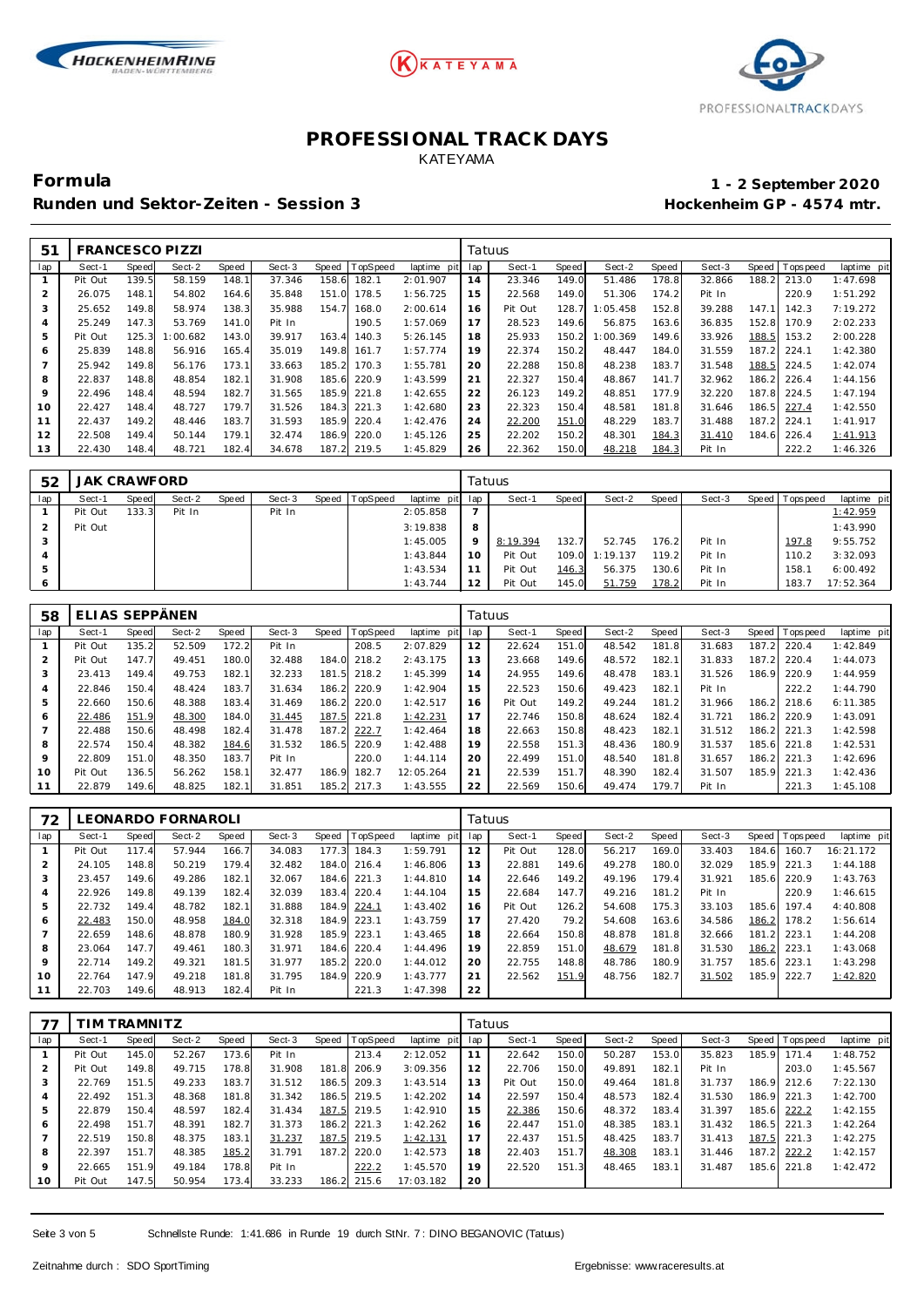





Runden und Sektor-Zeiten - Session 3 **Bester auch and Sektor-Zeiten - Session 3 Hockenheim GP** - 4574 mtr.

# **Formula 1 - 2 September 2020**

| 85             | <b>BORTOLETO</b><br><b>GABRIEL</b> |       |        |       |        |           |                 |             | Tatuus |         |       |        |       |        |       |                 |             |
|----------------|------------------------------------|-------|--------|-------|--------|-----------|-----------------|-------------|--------|---------|-------|--------|-------|--------|-------|-----------------|-------------|
| lap            | Sect-1                             | Speed | Sect-2 | Speed | Sect-3 | Speed     | <b>TopSpeed</b> | laptime pit | lap    | Sect-1  | Speed | Sect-2 | Speed | Sect-3 |       | Speed Tops peed | laptime pit |
|                | Pit Out                            | 142.  | 51.806 | 174.8 | Pit In |           | 194.6           | 1:58.934    | 13     | 22.924  | 148.8 | 48.721 | 178.8 | Pit In |       | 220.9           | 1:45.384    |
| 2              | Pit Out                            | 149.4 | 50.379 | 179.4 | 32.202 | 181<br>.8 | 218.6           | 3:35.869    | 14     | Pit Out | 142.9 | 53.051 | 173.6 | 32.703 | 180.3 | 197.4           | 12:46.548   |
| 3              | 22.995                             | 151.0 | 49.143 | 180.3 | 33.990 | 185.6     | 216.9           | 1:46.128    | 15     | 23.316  | 151.3 | 50.038 | 177.6 | 31.734 | 183.4 | 215.1           | 1:45.088    |
| 4              | 22.774                             | 151.0 | 48.591 | 180.6 | 31.765 | 184.6     | 221.3           | 1:43.130    | 16     | 23.043  | 152.1 | 49.368 | 179.7 | 31.515 | 187.2 | 215.6           | 1:43.926    |
| 5              | 22.587                             | 151.0 | 48.412 | 182.4 | 31.574 | 186.2     | 223.1           | 1:42.573    | 17     | 22.609  | 150.4 | 48.502 | 182.7 | 31.218 | 187.2 | 222.2           | 1:42.329    |
| 6              | 22.627                             | 151.0 | 48.575 | 180.3 | 31.733 | 186.2     | 222.7           | 1:42.935    | 18     | 22.408  | 152.3 | 48.452 | 181.8 | 31.233 | 187.8 | 223.1           | 1:42.093    |
| $\overline{7}$ | 22.683                             | 151.0 | 49.098 | 152.5 | 38.599 | 183.4     | 220.9           | 1:50.380    | 19     | 22.290  | 151.5 | 48.333 | 182.7 | 31.297 | 187.8 | 223.1           | 1:41.920    |
| 8              | 22.633                             | 151.3 | 48.662 | 182.1 | 31.665 | 187.2     | 223.1           | 1:42.960    | 20     | 22.305  | 150.6 | 48.369 | 182.4 | 31.255 | 185.6 | 223.6           | 1:41.929    |
| 9              | 22.668                             | 150.6 | 48.558 | 182.4 | 31.569 | 184.6     | 222.7           | 1:42.795    | 21     | 22.395  | 151.9 | 48.312 | 182.4 | 31.450 | 185.9 | 223.1           | 1:42.157    |
| 10             | 22.575                             | 150.8 | 48.484 | 181.8 | 31.552 | 186.9     | 224.1           | 1:42.611    | 22     | 22.433  | 151.0 | 48.335 | 182.1 | 31.315 | 187.2 | 223.6           | 1:42.083    |
| 11             | 22.615                             | 149.8 | 48.677 | 180.6 | 31.573 | 186.9     | 222.7           | 1:42.865    | 23     | 22.389  | 151.7 | 48.222 | 183.4 | 31.483 | 186.2 | 222.7           | 1:42.094    |
| 12             | 22.575                             | 149.6 | 48.559 | 180.0 | 31.629 | 186.9     | 223.6           | 1:42.763    | 24     | 22.693  | 152.1 | 48.718 | 180.3 | Pit In |       | 222.7           | 1:46.582    |

| 87  | OLI VER BEARMAN |       |        |       |        |       |                 |             | Tatuus |         |       |        |       |        |       |                 |             |  |
|-----|-----------------|-------|--------|-------|--------|-------|-----------------|-------------|--------|---------|-------|--------|-------|--------|-------|-----------------|-------------|--|
| lap | Sect-1          | Speed | Sect-2 | Speed | Sect-3 | Speed | <b>TopSpeed</b> | laptime pit | lap    | Sect-1  | Speed | Sect-2 | Speed | Sect-3 |       | Speed Tops peed | laptime pit |  |
|     | Pit Out         | 146.7 | 50.120 | 175.3 | 35.501 | 185.9 | 212.2           | 2:14.028    | 13     | 22.436  | 151.7 | 48.564 | 181.5 | 31.723 | 185.6 | 219.5           | 1:42.723    |  |
|     | 22.695          | 151.7 | 48.747 | 182.7 | 31.587 | 186.2 | 218.2           | 1:43.029    | 14     | 22.584  | 151.9 | 48.449 | 181.8 | 31.292 | 186.2 | 220.0           | 1:42.325    |  |
| 3   | 22.555          | 151.7 | 48.504 | 183.4 | 31.593 | 187.2 | 220.9           | 1:42.652    | 15     | 22.343  | 151.3 | 51.499 | 167.2 | 35.298 | 187.2 | 220.4           | 1:49.140    |  |
| 4   | 22.623          | 151.5 | 48.382 | 182.4 | 31.325 | 185.2 | 221.8           | 1:42.330    | 16     | 22.731  | 151.5 | 55.322 | 174.8 | Pit In |       | 169.8           | 1:53.348    |  |
| 5   | 22.463          | 151.9 | 48.369 | 182.4 | 34.598 | 187.5 | 226.4           | 1:45.430    | 17     | Pit Out | 149.4 | 49.120 | 181.2 | 31.766 | 185.6 | 219.1           | 8:15.400    |  |
| 6   | 22.447          | 152.1 | 48.135 | 182.4 | 31.452 | 185.9 | 222.2           | 1:42.034    | 18     | 22.640  | 151.7 | 48.502 | 181.5 | 31.295 | 187.2 | 220.9           | 1:42.437    |  |
|     | 22.450          | 152.1 | 48.356 | 181.8 | 33.579 | 185.6 | 221.3           | 1:44.385    | 19     | 22.434  | 152.1 | 48.449 | 181.5 | 31.180 | 186.9 | 221.3           | 1:42.063    |  |
| 8   | 22.420          | 152.1 | 48.255 | 183.4 | 31.305 | 184.3 | 219.1           | 1:41.980    | 20     | 22.490  | 151.5 | 48.599 | 181.5 | 33.172 | 185.6 | 221.3           | 1:44.261    |  |
| 9   | 23.347          | 152.5 | 49.147 | 178.8 | Pit In |       | 220.9           | 1:51.683    | 21     | 22.404  | 152.5 | 48.361 | 182.4 | 31.360 | 187.5 | 221.3           | 1:42.125    |  |
| 10  | Pit Out         | 148.8 | 49.155 | 181.8 | 32.010 | 185.2 | 216.0           | 7:47.538    | 22     | 22.373  | 150.8 | 48.459 | 182.4 | 31.542 | 185.9 | 221.8           | 1:42.374    |  |
| 11  | 22.858          | 151.5 | 48.821 | 181.8 | 31.488 | 185.6 | 216.9           | 1:43.167    | 23     | 22.562  | 150.6 | 52.448 | 154.3 | 33.965 | 186.9 | 220.4           | 1:48.975    |  |
| 12  | 22.620          | 150.8 | 48.730 | 181.2 | 31.260 | 187.5 | 218.6           | 1:42.610    | 24     |         |       |        |       |        |       |                 |             |  |

| 88  | HAMDA AL QUBAI SI |       |        |       |        |       |          |             | Tatuus |         |       |          |       |        |       |                   |             |
|-----|-------------------|-------|--------|-------|--------|-------|----------|-------------|--------|---------|-------|----------|-------|--------|-------|-------------------|-------------|
| lap | Sect-1            | Speed | Sect-2 | Speed | Sect-3 | Speed | TopSpeed | laptime pit | lap    | Sect-1  | Speed | Sect-2   | Speed | Sect-3 |       | Speed   Tops peed | laptime pit |
|     | Pit Out           | 139.0 | 52.925 | 170.3 | 36.425 | 177.0 | 210.1    | 1:54.434    | 13     | Pit Out | 125.0 | 58.529   | 170.3 | 33.576 | 180.9 | 142.7             | 12:12.044   |
| 2   | 23.795            | 149.8 | 49.717 | 178.2 | 32.121 | 184.3 | 216.0    | 1:45.633    | 14     | 24.444  | 133.7 | 1:04.999 | 149.4 | 38.843 | 152.5 | 144.2             | 2:08.286    |
| 3   | 23.082            | 151.3 | 49.011 | 180.6 | 31.717 | 186.2 | 220.4    | 1:43.810    | 15     | 26.946  | 144.0 | 51.198   | 177.9 | 32.086 | 187.2 | 209.3             | 1:50.230    |
| 4   | 22.794            | 149.2 | 48.847 | 182.1 | 31.662 | 184.0 | 222.2    | 1:43.303    | 16     | 22.829  | 151.5 | 48.264   | 183.4 | 31.610 | 188.2 | 225.5             | 1:42.703    |
| 5   | 22.633            | 150.6 | 48.391 | 181.8 | 31.565 | 184.6 | 222.7    | 1:42.589    | 17     | 22.398  | 150.8 | 48.366   | 182.7 | 31.414 | 186.5 | 225.0             | 1:42.178    |
| 6   | 22.466            | 150.2 | 48.648 | 181.5 | 31.623 | 184.9 | 222.7    | 1:42.737    | 18     | 22.410  | 152.1 | 48.366   | 181.2 | 31.672 |       | 185.2 225.0       | 1:42.448    |
| 7   | 22.612            | 151.9 | 48.476 | 181.5 | 32.070 | 185.9 | 224.5    | 1:43.158    | 19     | 22.562  | 151.3 | 48.291   | 181.8 | 31.716 | 186.5 | 224.5             | 1:42.569    |
| 8   | 22.581            | 150.2 | 48.525 | 181.5 | 31.361 | 186.2 | 221.8    | 1:42.467    | 20     | 22.437  | 151.5 | 48.326   | 181.8 | Pit In |       | 224.5             | 1:48.605    |
| 9   | 22.516            | 149.2 | 49.145 | 181.8 | Pit In |       | 221.3    | 1:50.790    | 21     | Pit Out | 149.4 | 48.838   | 180.9 | 31.801 | 185.9 | 224.5             | 3:46.754    |
| 10  | Pit Out           | 149.8 | 49.125 | 181.2 | 31.715 | 187.2 | 222.7    | 5:01.742    | 22     | 22.650  | 150.8 | 49.526   | 179.1 | 31.943 | 184.9 | 223.1             | 1:44.119    |
| 11  | 22.453            | 150.8 | 48.506 | 183.1 | 31.595 | 184.0 | 224.1    | 1:42.554    | 23     | 22.522  | 150.8 | 48.387   | 182.4 | 31.400 |       | 186.2 224.1       | 1:42.309    |
| 12  | 22.481            | 150.6 | 48.507 | 182.7 | Pit In |       | 223.6    | 1:49.583    | 24     |         |       |          |       |        |       |                   |             |

| 95  | <b>VLAD LOMKO</b> |       |        |       |        |       |             |             | Tatuus |         |       |        |       |        |       |                |             |
|-----|-------------------|-------|--------|-------|--------|-------|-------------|-------------|--------|---------|-------|--------|-------|--------|-------|----------------|-------------|
| lap | Sect-1            | Speed | Sect-2 | Speed | Sect-3 | Speed | TopSpeed    | laptime pit | lap    | Sect-1  | Speed | Sect-2 | Speed | Sect-3 |       | Speed Topspeed | laptime pit |
|     | Pit Out           | 149.0 | 49.431 | 173.6 | 32.991 | 187.2 | 217.3       | 1:55.771    | 12     | 22.448  | 150.6 | 48.354 | 182.7 | 31.456 | 187.5 | 222.7          | 1:42.258    |
|     | 22.917            | 151.9 | 48.986 | 170.3 | 32.041 | 186.5 | 220.4       | 1:43.944    | 13     | 22.395  | 151.0 | 48.294 | 182.4 | 31.395 | 188.2 | 222.7          | 1:42.084    |
| 3   | 22.672            | 151.7 | 49.005 | 180.6 | 31.662 | 187.2 | 223.6       | 1:43.339    | 14     | 26.125  | 141.4 | 51.677 | 176.2 | Pit In |       | 198.2          | 1:55.168    |
| 4   | 22.595            | 151.3 | 49.976 | 179.4 | 31.730 | 185.6 | 220.0       | 1:44.301    | 15     | Pit Out | 131.4 | 58.159 | 160.7 | 34.695 | 184.0 | 170.1          | 10:03.954   |
| 5   | 22.636            | 151.7 | 52.825 | 177.6 | Pit In |       | 185.2       | 1:53.152    | 16     | 22.930  | 151.3 | 48.668 | 178.2 | 31.970 | 188.8 | 223.1          | 1:43.568    |
| 6   | Pit Out           | 148.6 | 50.240 | 178.8 | 32.148 | 186.2 | 202.6       | 10:39.029   | 17     | 22.404  | 150.4 | 48.423 | 180.6 | 31.619 | 185.2 | 222.7          | 1:42.446    |
|     | 22.668            | 150.6 | 48.886 | 181.5 | 31.554 | 185.2 | 221.3       | 1:43.108    | 18     | 22.413  | 151.7 | 48.253 | 183.7 | 31.123 | 186.9 | 222.7          | 1:41.789    |
| 8   | 22.576            | 151.0 | 48.557 | 184.0 | 31.485 | 187.8 | 220.4       | 1:42.618    | 19     | 22.310  | 151.3 | 48.339 | 183.7 | 31.136 | 186.5 | 222.2          | 1:41.785    |
| 9   | 22.389            | 150.4 | 48.330 | 184.3 | 31.446 | 187.2 | 221.3       | 1:42.165    | 20     | 24.075  | 149.0 | 48.903 | 183.1 | 31.524 | 186.2 | 220.4          | 1:44.502    |
| 10  | 22.446            | 150.8 | 48.452 | 183.7 | 31.350 | 187.5 | 222.7       | 1:42.248    | 21     | 24.305  | 151.3 | 49.213 | 180.9 | 31.993 | 185.9 | 220.9          | 1:45.511    |
| 11  | 22.499            | 151.7 | 55.024 | 144.6 | 38.252 |       | 188.5 215.1 | 1:55.775    | 22     |         |       |        |       |        |       |                |             |

| 405 | KIRILL SMAL |       |          |       |        |       |                |                 | Tatuus |         |       |                |       |        |  |                 |             |  |
|-----|-------------|-------|----------|-------|--------|-------|----------------|-----------------|--------|---------|-------|----------------|-------|--------|--|-----------------|-------------|--|
| lap | Sect-1      | Speed | Sect-2   | Speed | Sect-3 |       | Speed TopSpeed | laptime pit lap |        | Sect-1  | Speed | Sect-2         | Speed | Sect-3 |  | Speed Tops peed | laptime pit |  |
|     | Pit Out     | 103.1 | 1:02.893 | 152.3 | 39.180 | 173.6 | 156.3          | 2:19.522        |        | 22.892  | 147.9 | 49.497         | 180.0 | 32.685 |  | 185.6 219.1     | 1:45.074    |  |
|     | 27.821      | 121.9 | 56.180   | 135.8 | 35.996 |       | 181.2 192.9    | 1:59.997        | 8      | 22.684  | 150.4 | 49.836         | 180.3 | 32.245 |  | 183.4 222.2     | 1:44.765    |  |
|     | 24.769      | 146.1 | 52.455   | 172.5 | 34.490 |       | 181.2 213.0    | 1:51.714        | 9      | 22.720  | 150.6 | 49.337         | 179.7 | 32.650 |  | 185.9 220.4     | 1:44.707    |  |
|     | 27.155      | 123.1 | 1:02.327 | 129.3 | 39.186 | 179.7 | 184.0          | 2:08.668        | 10     | 23.752  | 148.6 | 49.936         | 180.0 | 32.458 |  | 184.9 219.1     | 1:46.146    |  |
|     | 24.671      | 148.1 | 55.187   | 128.3 | 39.743 | 183.7 | 164.9          | 1:59.601        |        | 22.683  | 147.9 | 49.678         | 178.5 | Pit In |  | 219.1           | 1:47.037    |  |
| 6   | 23.255      | 148.6 | 51.077   | 178.5 | 32.867 |       | 183.7 220.0    | 1:47.199        | 12     | Pit Out |       | 146.9 5:43.204 | 44.6  | Pit In |  | 125.6           | 17:42.556   |  |